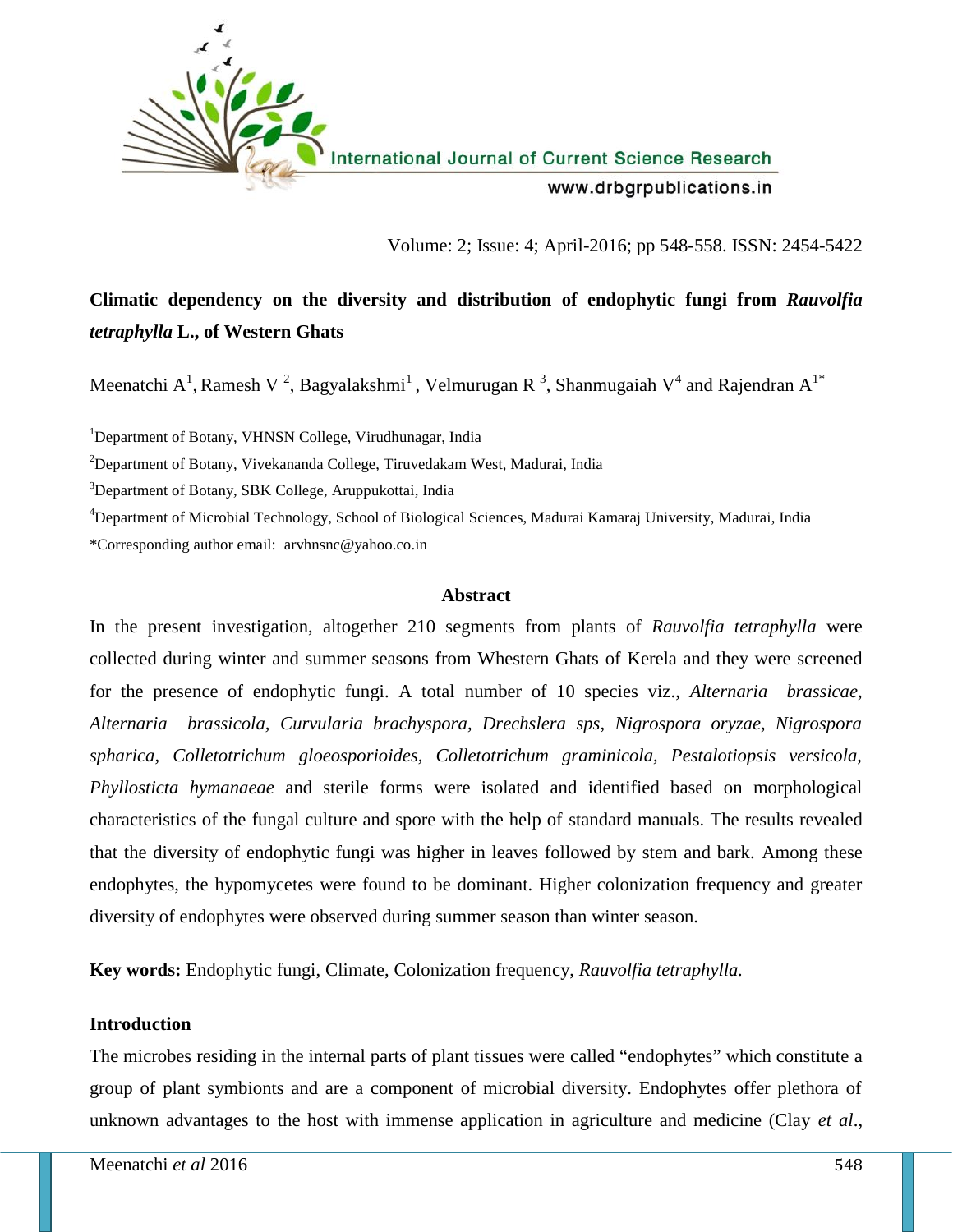2005, Alvarez-Loayza *et al*., 2011). Endophytic fungi have been found in all plant families so far investigated, which represent many species in different climatic regions of the world (Spurr and Welty., 1975, Petrini and Carroll., 1981, Petrini *et al*., 1992). Recent studies indicate that the diversity of fungi is much greater than that was previously thought and the same is true for several guilds of cryptic microfungi, including saprophytes (Lodge, 1997, Frohlich and Hyde, 1999., Aptroot, 2001), pathogens (Shivas and Hyde, 1997) and fungal endophytes associated with leaves of woody plants (Lodge et al., 1996).

Endophytic fungi colonize all plant parts such as roots, stems, leaves, barks and floral organs and in some cases can affect both ecological and physiological process of their host (Petrini, 1991). Medicinal plants have been recognized as a repository of fungal endophytes with novel metabolites of pharmaceutical importance (Strobel *et al*., 2004, Wiyakrutta *et al*., 2004, Kumar *et al*., 2005, Tejesviet *et al*., 2007). The study of endophytic fungi apart from shedding light on diversity of fungal kingdom, offers a promising digression since some endophytes produce novel metabolites of pharmaceutical and agricultural value (Rajagopal *et al*., 2010).

# **Materials and Methods**

# **Plant materials and fungal isolates**

In the present study, mature and healthy leaves, stem and bark of *Rauvolfia tetraphylla* were collected in winter and summer seasons from Kerala. Geographically Kerala lies between North latitude  $8^0.17$ . 30<sup>"</sup> N and 12<sup>0</sup>.47<sup>"</sup> .40<sup>"</sup> N and longitudes  $74^0$ .  $27^0.47^{\circ}$  E and  $77^0$ . 37.12 E. The temperature can be between  $18^0C - 28^0C$  in winter season (Late part of November to middle of February) and average rain fall for winter season is 25mm. The temperature can be between  $32^0C - 36^0C$  in summer season (towards end of February to till end of May) and average rain fall is 135mm.

# **Collection of Samples**

Healthy plant tissues of *Rauvolfia tetraphylla* were collected from winter and summer seasons. The plant parts leaves, stem, bark were collected for the isolation of endophytes. Collected plant materials were washed under running tap water to remove the adhering particles. Plant tissues were cut into small segments (0.5cm- 1.0cm) using sterile blade, surface sterilization was done by washing segments with 70% ethanol for 2 minutes, 2% sodium hypochloride for 1-2 minutes, 70% ethanol for 30 seconds followed by 2 or 3 rinses of sterile distilled water and allowed to surface dry under sterile condition. After drying, each plant segment was placed on petriplates containing potato dextrose agar medium (PDA) supplemented with streptomycin (100mg/l) to suppress bacterial growth. Petriplates were sealed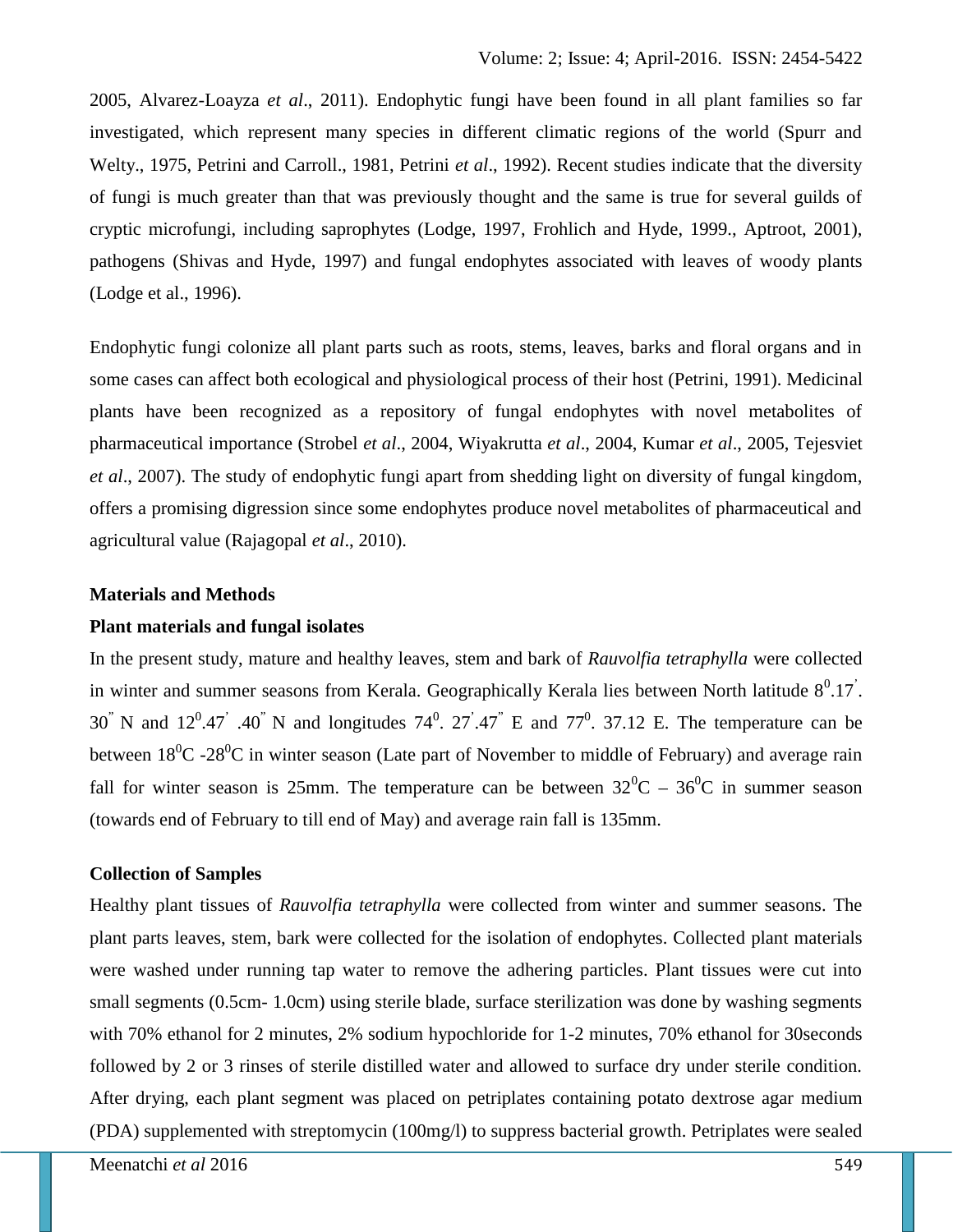with cling film and incubated at  $30^0C$  in a light chamber for up to one week. They were monitored every day for growth of endophyte fungal colonies. Fungi growing out from the samples were subsequently transferred onto fresh PDA plates. The procedure of transferring to fresh PDA pates was carried out several times in order to isolate pure colonies.

### **Identification of endophytic fungal isolates**

The identification of endophytic fungal strains based on the morphology of fungal culture colony (or) hyphae the characteristics of the spores (Huang *et al*., 2008). All experiments and observation were repeated at least twice.

#### **Colonization frequency**

The colonization frequency (CF %) of a single endophytic fungal species in the leaves, stem and bark segments was calculated by using the following formula (Hata and Futai, 1995)

Number of segments colonized by an endophytic fungal species CF% = ——————————————————————————— X 100 Total number of segments

#### **Relative percentage occurrence (RPO%) of each group of fungi**

Relative percentage occurrence (RPO%) of different group of fungi viz., Coelomycetes, hyphomycetes, xylariaceous and other fungi was calculated using the following formula

Density of colonization of one fungal group RPO% = ————————————————————— X 100 Total density of colonization of all fungal groups

#### **Results**

# **Isolation of Endophytic mycoflora of** *Rauvolfia tetraphylla*

#### **Colonization frequency**

Two hundred and ten segments of plant parts viz., leaves, stem and bark of *Rauvolfia tetraphylla* screened for the presence of endophytic fungi. A total of 164 fungal isolates were obtained from the plant tissues. In winter season, 10 species of fungi belonging to 6 genera (6 Hypomycetes and 2 Coelomycetes) and two non sporulating sterile morphospecies were recovered from the leaves, stem, and bark tissues of *Rauvolfia tetraphylla*. In leaves*,* endophytic fungal colonization was dominated by *Alternaria brassicae, Nigrospora spharica* & *Pestaliopsis versicola* when compared to *Alternaria brassicola, Colletotrichum gloeosporioides*. The sterile form<sub>4</sub> showed minimum percentage of colonization in leaves. The colonization frequencies of *Alternaria brassicae, Nigrospora spharica* and *Pestaliopsis versicola* were 11.4%, 20% and 22.9% respectively. In stem, endophytic fungal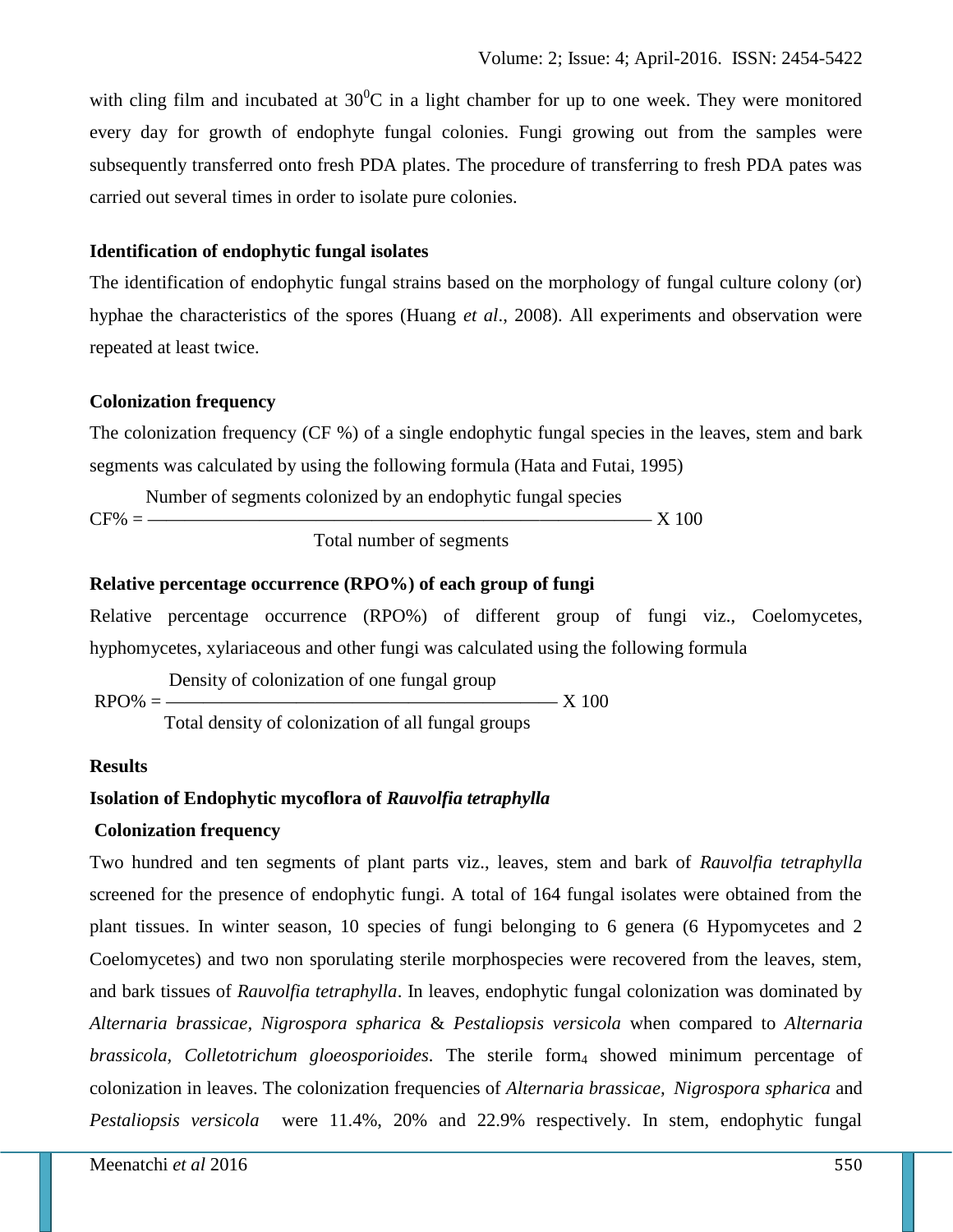colonization was dominated by *Alternaria brassicae, Nigrospora spharica* and *Colletotrichum gloeosporioides* while *Curvularia brachyspora* and *Pestalotiopsis versicola.* The colonization frequency of *Alternaria brassicae, Nigrospora spharica* and *Colletotrichum gloeosporioides* were 14.3%, 17.1%, 11.4% respectively In Bark, *Drechslera sps* and Sterile form <sup>4</sup> showed maximum colonization frequency while *Nigrospora spharica, Colletotrichum gloeosporioides, Colletotrichum graminicola* showed minimum colonization frequency. The Colonization frequency of *Drechslera sps* and Sterile form <sup>4</sup>were 11.4% and 11.4% respectively.

In summer, 8 species of fungi belonging to 6 genera (5 Hypomycetes and 2 Coelomycetes) and two non sporulating sterile morphospecies were recovered from the leaves, stem, and bark tissues of *Rauvolfia tetraphylla*. In leaves *Drechslera sps, Pestalotiopsis versicola and Curvularia brachyspora,* showed maximum percentage of colonization frequency, while *Alternaria brassicae Nigrospora oryzae, Nigrospora Spharica Colletotrichum gloeosporioides Phyllosticta hymanaeae*, sterile form<sup>4</sup> & sterile form5. The colonization frequencies of *Drechslera sps, Pestalotiopsis versicola and Curvularia brachyspora* were found to be 28.6% , 17.1% and 14.3% respectively. In stem, endophytic fungal colonization was dominated by *Pestalotiopsis versicola, Alternaria brassicae*and *Drechslera sps* were found to be 20%, 14.3% and 14.3% respectively. *Curvularia brachyspora, Nigrospora oryzae, Colletotrichum gloeosporioides, Phyllosticta hymanaeae*, sterile form<sup>4</sup> & sterile form5. In Bark *Curvularia brachyspora* (22.9%) and *Drechslera sps* (11.4%) showed maximum colonization frequency, while *Alternaria sps, Nigrospora oryzae, Pestalotiopsis versicola* and sterile form<sub>4</sub> (Table 1).

When compared to winter season, summer season showed maximum number of fungal endophytes *Alternaria brassicola* and *Colletotrichum graminicola* were recovered only during winter season. *Nigrospora oryzae* and sterile form were recovered only during summer season. *Alternaria sps*, *Curvularia brachyspora, Drechslera sps*, *Nigrospora spharica*, *Colletotrichum gloeosporiodes*, *Pestalotiopsis versicola, Phyllosticta hymanaeae* and Sterile form 4 were recovered as common and occurred in both seasons. *Alternaria brassicola* showed tissue specificity in leaves and bark tissues. *Colletotrichum graminicola* showed tissue specificity in bark tissues during winter season only. *Phyllosticta hymanaeae* and Sterile form<sub>5</sub> showed tissue specificity for leave and stem and not observed in bark.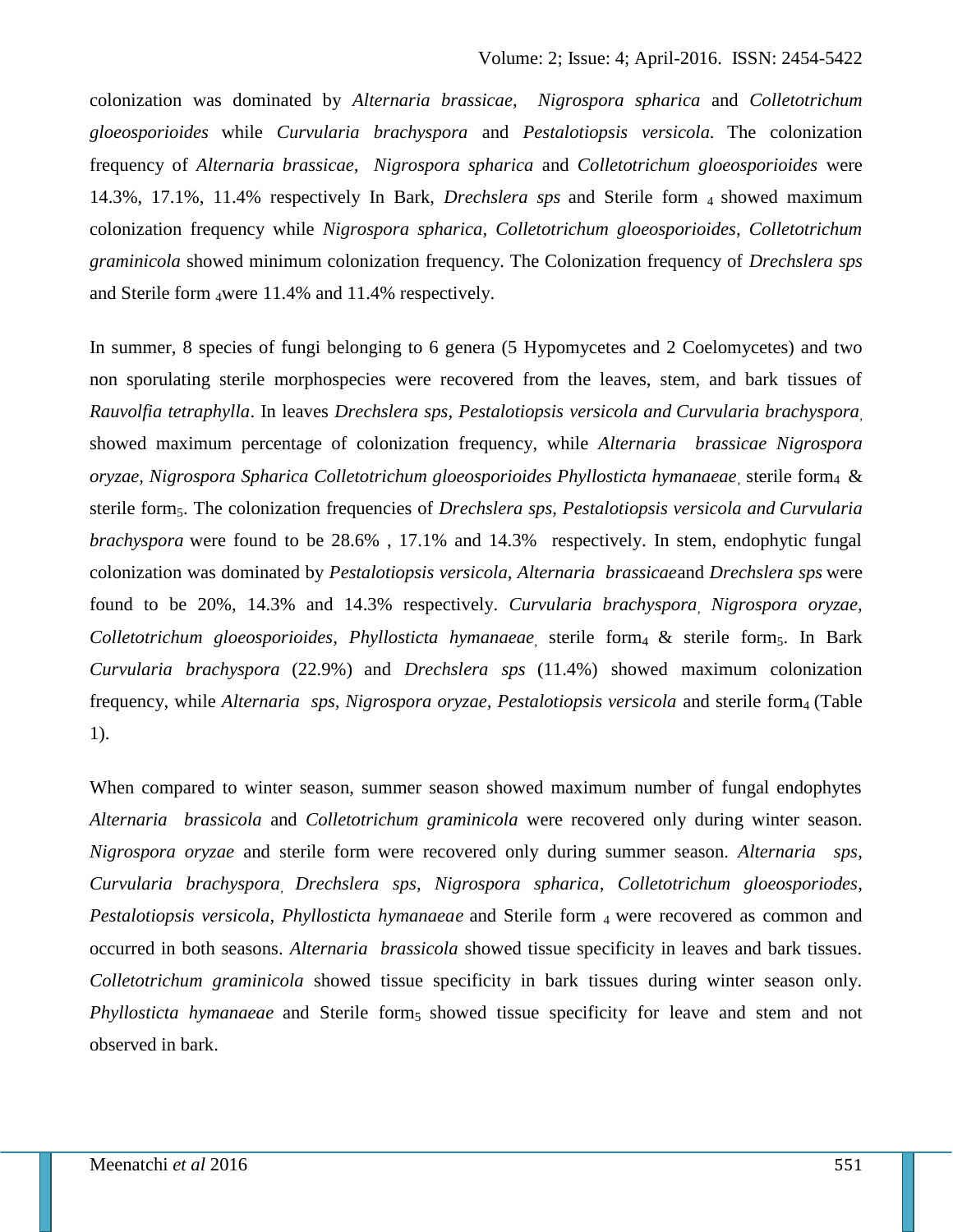**Table – 1.** Colonization frequency (CF%) and relative percentage occurrence (RPO%) of fungal endophytes isolated from the leaves, stem and bark of *R. tetraphylla*, sampled during Winter and summer season.

| S.No         |                               | Winter season<br>Nov 2013 - Feb 2014 |                  |                |                  | Summer season<br>Mar 2014 - Jun 2014 |                |                  |                    |
|--------------|-------------------------------|--------------------------------------|------------------|----------------|------------------|--------------------------------------|----------------|------------------|--------------------|
|              |                               | CF%                                  |                  |                | RP               | CF%                                  |                |                  | <b>RPO</b><br>$\%$ |
|              |                               | L                                    | ${\bf S}$        | $\bf{B}$       | $\Omega$<br>$\%$ | L                                    | S              | $\bf{B}$         |                    |
| 1.           | <b>Hyphomycetes</b>           |                                      |                  |                |                  |                                      |                |                  |                    |
|              | Alternaria brassicae          | 11.4                                 | 14.3             | 5.7            | 50               | 8.6                                  | 14.3           | 8.6              |                    |
| 2.           | Alternaria brassicola         | 5.7                                  | $\boldsymbol{0}$ | 8.6            |                  | $\overline{0}$                       | $\overline{0}$ | $\overline{0}$   |                    |
| 3.           | Curvularia brachyspora        | 8.6                                  | 2.9              | 2.9            |                  | 14.3                                 | 11.4           | 22.9             | 50                 |
| 4.           | Drechslera sps                | 2.9                                  | 8.6              | 11.4           |                  | 28.6                                 | 14.3           | 11.4             |                    |
| 5.           | Nigrospora oryzae             | $\mathbf{0}$                         | $\boldsymbol{0}$ | $\overline{0}$ |                  | 5.7                                  | 8.6            | 5.7              |                    |
| 6.           | Nigrospora spharica           | 20                                   | 17.1             | 2.9            |                  | 11.4                                 | $\overline{0}$ | $\overline{0}$   |                    |
| 7.           | Coelomycetes                  |                                      |                  |                |                  |                                      |                |                  |                    |
|              | Colletotrichum gloeosporiodes | 5.7                                  | 11.4             | 2.9            |                  | 11.4                                 | 8.6            | $\boldsymbol{0}$ |                    |
| 8.           | Colletotrichum graminicola    | $\overline{0}$                       | $\overline{0}$   | 8.6            | 40               | $\overline{0}$                       | $\theta$       | $\boldsymbol{0}$ | 30                 |
| 9.           | Pestalotiopsis versicola      | 22.9                                 | 2.9              | $\overline{0}$ |                  | 17.1                                 | 20             | 8.6              |                    |
| 10.          | Phyllosticta hymanaeae        | 8.6                                  | $\overline{0}$   | $\overline{0}$ |                  | 5.7                                  | 8.6            | $\mathbf{0}$     |                    |
| 11.          | Sterile form 4                | 5.7                                  | 5.7              | 11.4           | 10               | 5.7                                  | 2.9            | 2.9              | 20                 |
| 12.          | Sterile form 5                | $\mathbf{0}$                         | $\overline{0}$   | $\overline{0}$ |                  | 2.9                                  | 8.6            | $\overline{0}$   |                    |
| Total (CF %) |                               | 91.5                                 | 62.9             | 54.4           |                  | 111.4                                | 97.3           | 60.1             |                    |

# **L= Leaves S= Stem B= Bark**

# **Periodicity of occurrence**:

A total of 12 species were isolated from the leaves of *Rauvolfia tetraphylla* from winter and summer seasons*.* In leaves, *Alternaria sps*, *Curvularia brachyspora, Drechslera sps*, *Nigrospora spharica*, *Colletotrichum gloeosporiodes*, *Pestalotiopsis versicola, Phyllosticta hymanaeae* and Sterile form <sup>4</sup> were recorded as most common and occurred in 2 samplings. The remaining three species namely *Alternaria brassicola*, *Nigrospora oryzae* and Sterile form <sup>5</sup> were recorded as occasional and occurred in only one sample. In table 2, the stem, *Alternaria sps, Curvularia brachyspora, Drechslera sps,*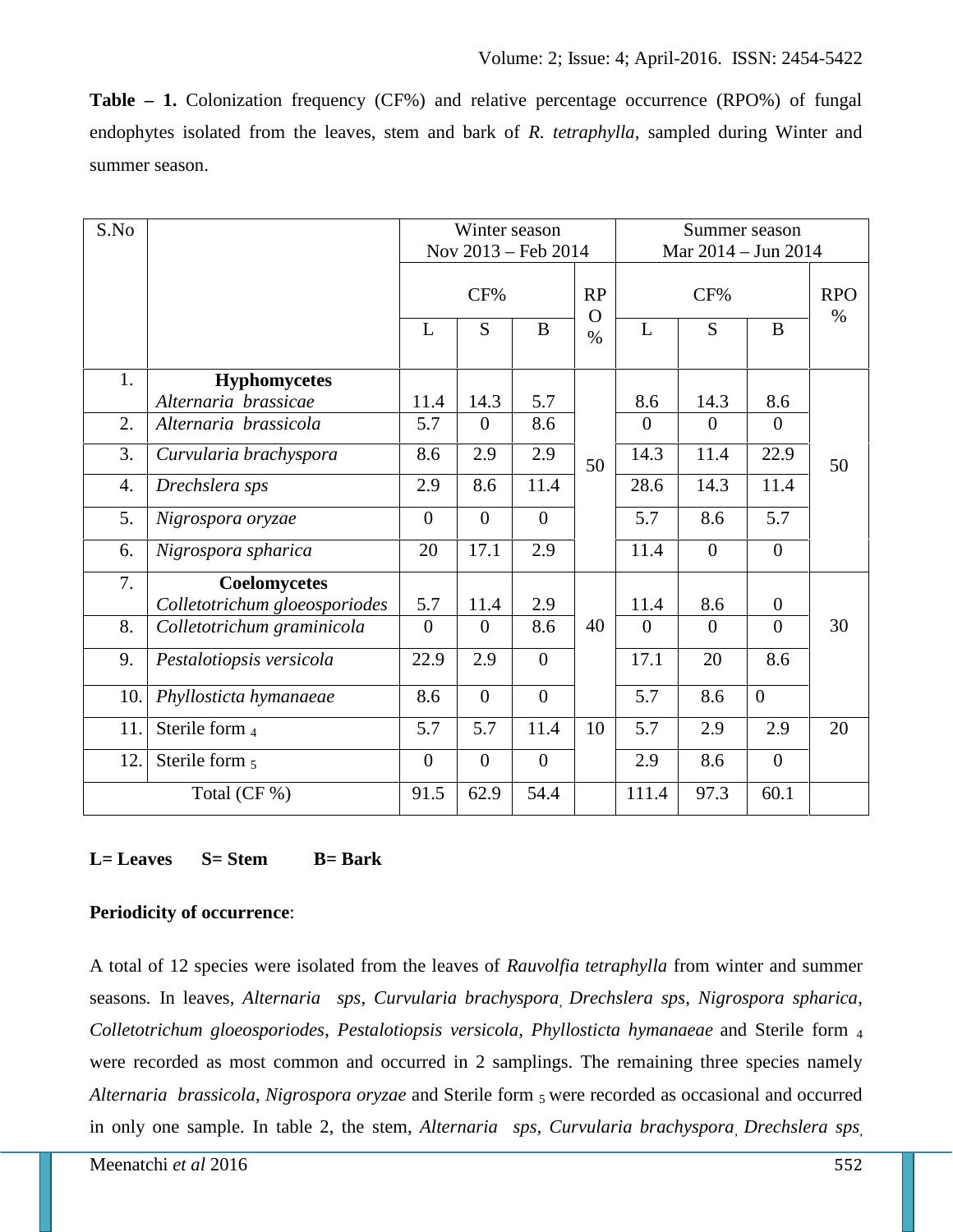*Colletotrichum gloeosporiodes* and Sterile form 4 were recorded as most common and occurred in 2 samplings. *Nigrospora oryzae, Nigrospora spharica, Phyllosticta hymanaeae*, Sterile form 5 were recorded as occasional and occurred in only one sample. In bark *Alternaria sps*, *Curvularia brachyspora<sub>,</sub> Drechslera sps* and Sterile form <sub>4</sub> were recorded as most common and occurred in 2 samplings. *Alternaria brassicola*, *Nigrospora oryzae, Nigrospora spharica*, *Colletotrichum gloeosporiodes, Colletotrichum graminicola* and *Pestalotiopsis versicola* were recorded as occasional and occurred in only one sampling. *Alternaria brassicaae* and *Colletotrichum graminicola* were observed only in winter season.

**Table -2.** Periodicity of occurrence of endophytic fungi recorded from leaf, stem and bark of *Rauvolfia tetraphylla* during winter and summer seasons

| Leaf                                                                                                                                                                                                                                                                | <b>Stem</b>                                                                                                                                                                   | <b>Bark</b>                                                                                                                                                                                                   |
|---------------------------------------------------------------------------------------------------------------------------------------------------------------------------------------------------------------------------------------------------------------------|-------------------------------------------------------------------------------------------------------------------------------------------------------------------------------|---------------------------------------------------------------------------------------------------------------------------------------------------------------------------------------------------------------|
| <b>Most Common: 51-100%</b><br>Alternaria brassicae (2)<br>Curvularia brachyspora (2)<br>Drechslera sps (2)<br>Nigrospora spharica(2)<br>Colletotrichum<br>gloeosporiodes (2)<br>Pestalotiopsis versicola (2)<br>Phyllosticta hymanaeae (2)<br>Sterile form $_4(2)$ | <b>Most Common: 51-100%</b><br>Alternaria brassicae (2)<br>Curvularia brachyspora (2)<br>Drechslera sps $(2)$<br>Colletotrichum gloeosporiodes<br>(2)<br>Sterile form $_4(2)$ | <b>Most Common: 51-100%</b><br>Alternaria brassicae (2)<br>Curvularia brachyspora (2)<br>Drechslera $sys(2)$<br>Sterile form $_4(2)$                                                                          |
| Occasional 1-50%<br>Alternaria brassicola(1)<br>Nigrospora oryzae (1)<br>Sterile form $_5$ (1)                                                                                                                                                                      | Occasional 1-50%<br>$Nigrospora$ oryzae $(1)$<br>Nigrospora spharica(1)<br>Phyllosticta hymanaeae (1)<br>Sterile form $_5$ (1)                                                | Occasional 1-50%<br>Alternaria brassicola(1)<br>$Nigrospora$ oryzae $(1)$<br>Nigrospora spharica(1)<br>Colletotrichum<br>gloeos poriodes(1)<br>Colletotrichum graminicola (1)<br>Pestalotiopsis versicola (1) |

# **Relative Percentage Occurrence (RPO%)**

The RPO (%) of Hyphomycetes, Coelomycetes and sterile morphospecies were 50%, 40%, 10% respectively in winter season. The RPO (%) of Hyphomycetes, Coelomycetes and sterile morphospecies were 50, 30%, 20 % respectively in summer season.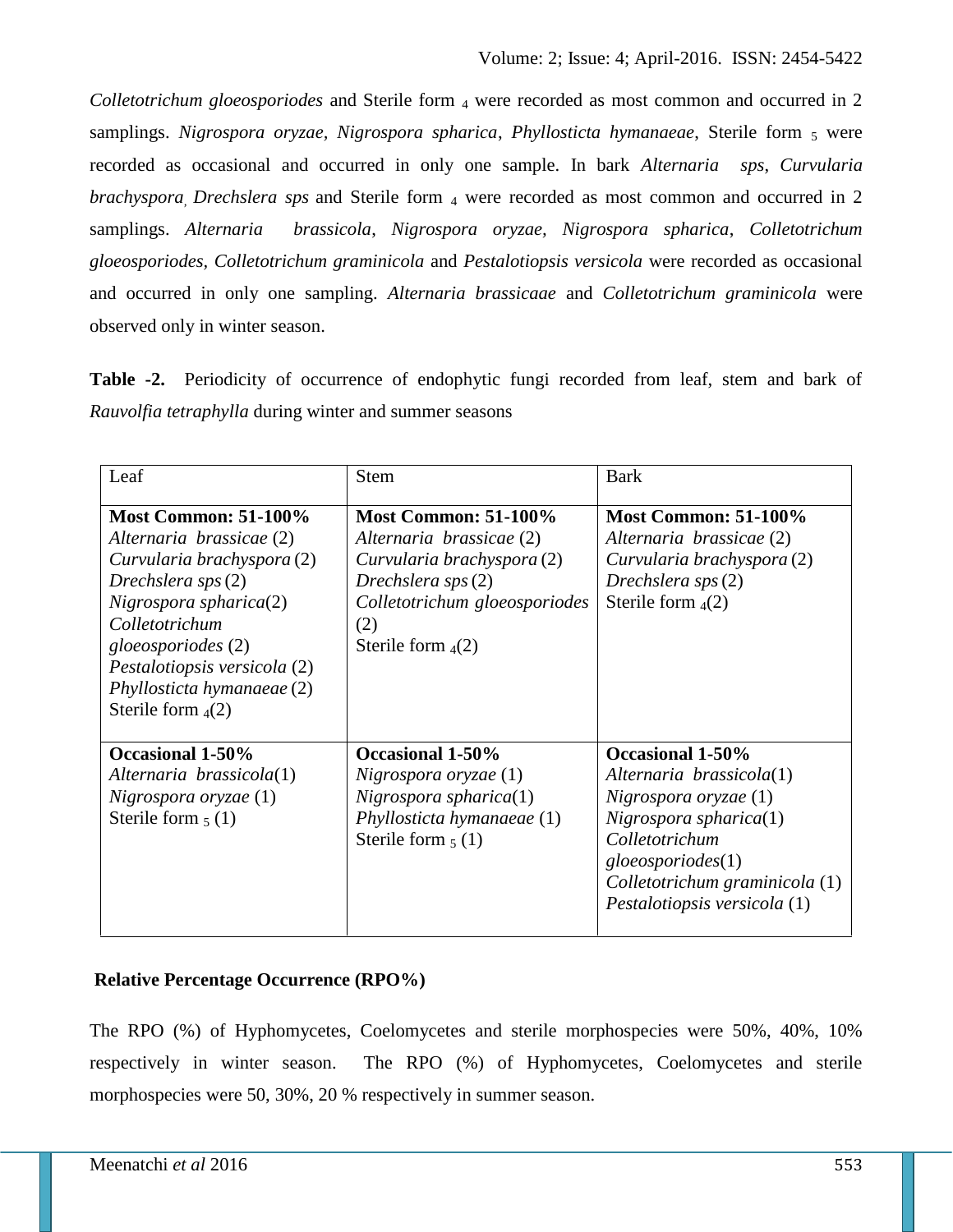

#### **Discussion**

Medicinal plants are the one of the oldest forms of health care known, every plant on earth is known to harbour at least one endophytic microbe. These are one of the unexplored and diverse groups of organism having symbiotic association with higher life forms and may produce beneficial substances for host (Weber, 2007)**.** The colonization frequency (CF %) of fungal endophytes in this study was within the plant of studied in the tropics *Rauvolfia tetraphylla.* Total of 164 fungal isolates were obtained from the plant tissues like stem, leaf and bark in both winter and summer seasons. Summer season showed maximum number of fungal endophytes when compared to winter seasons and leaf also has high number of endophytic fungal colonies while compared to bark and stem. The difference in colonization by endophytes between the plant parts might be due to substrate, secondary metabolites and the physiological state of the host plants. This type of difference in winter and summer season suggests that colonization by endophytes is correlated with climatic factors (Wilson & Carroll 1994). These factors may determine spread and germination success of endophytic fungal spores (Schulthess & Faeth 1998). The *Colletotrichum gloeosporioides* was isolated from both summer and winter season. Similarly, *Colletotrichum* spp. has the ability to express different symbiotic life styles based on host genotypes (Redman *et al.* 2001). Most of the leaf samples finding more number of endophytic diversity in the examined plants. One of these possible reasons for the differences in the colonization rates between plants is the structure and substrate which influence the colonization and distribution of endophytic fungi (Okane *et al*., 2001). Similarly, Kumar and Hyde (2004) have reported that the colonization rate in the leaves was found to be significantly higher than those in other parts studied of the host. The mycelia sterile fungi were also isolated in all the three parts of the present plants. This results is lined with the results of Arnold et al. 2000; Frohlich et al. 2000. Both of these two author reports that mycelia sterilia have been isolated as endophytes from a wide range of host plants.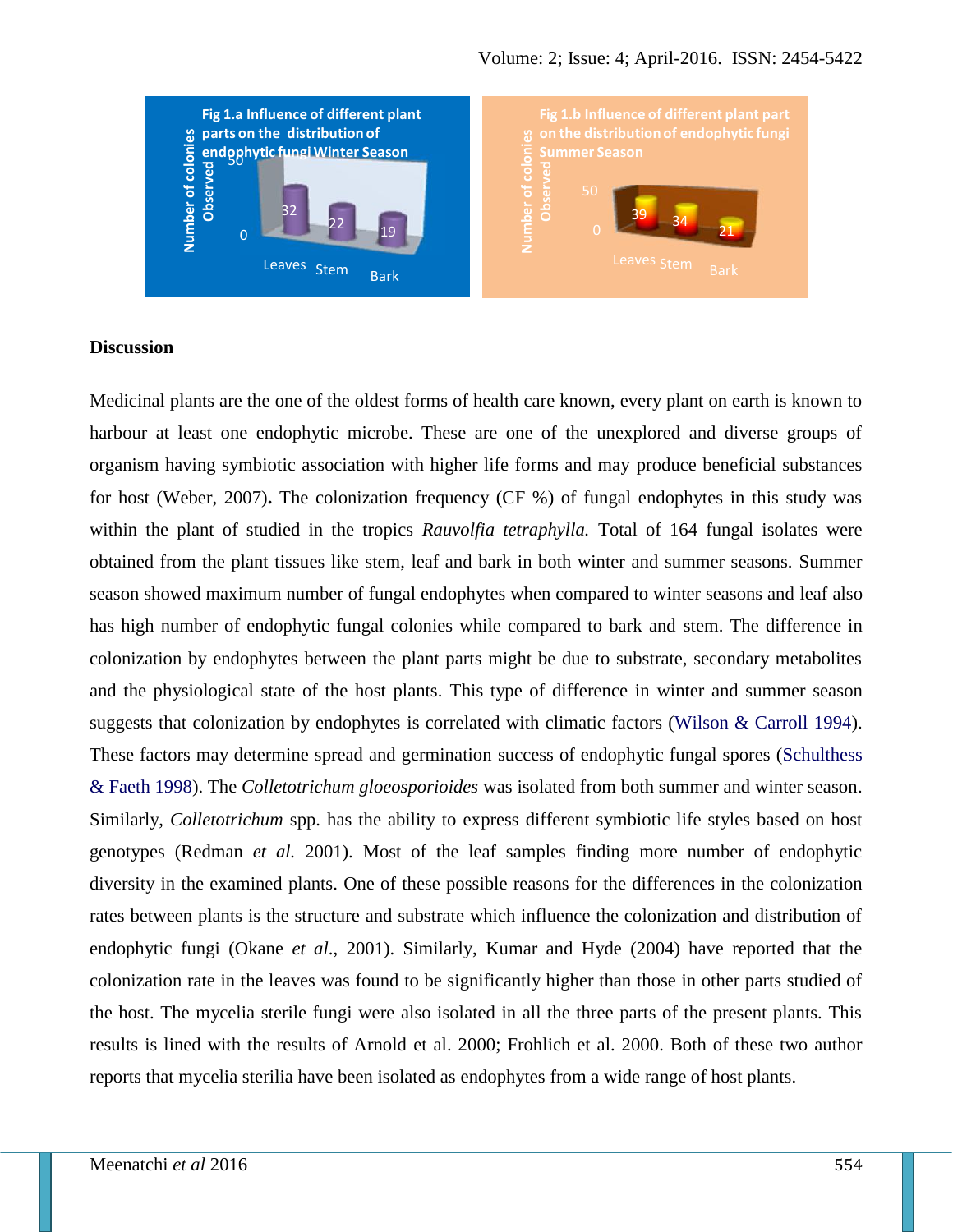The present study gives evidence that *R. tetraphylla* harbours endophytic fungi of beneficial activity. The results revealed that these fungi may be helping the plants in protecting from pathogenic fungi. The screening for endophytic fungi in some medicinal trees described here helps to gain knowledge on their symbiotic fungi. The role of these fungi through mutual interaction in antagonism against phytopathogens or insect herbivores could be speculated . We are currently investigating secondary metabolites from fungi isolated in the present study both to understand their ecology and to determine potential as therapeutic targets.

# **References**

Alvarez–Loayza P; White Jr JF and Torres M.S 2011 Light converts endosymniotic fungus to pathogen, influencing seedling survival and niche – space filling of a common tropical tree, Iriartea deltoidea, *PloS ONE* Vol 6, no 1

Arnold AE Henk DA Eells RL Luzoni F and Vilgalys R 2007 Diversity and phylogenetic affinities of foliar fungal endophytes in loblolly pine inferred by culturing and environmental PCR. *Mycologia* **99:** 185-206

Bills GF and Polishook JD 1992 A new species of *Mycoleptodiscus* from living foliage of Chamaecyparis thyoides. Mycotaxon **43:** 453-460

Bohn M 1993 Myrothecium groenlandicum sp. Nov., a presumed endophytic fungus of Betula nana (Greenland). *Mycotaxon* **46:** 355-341

Brown KB Hyde KD and Guest DI 1998 Preliminary studies on endophytic fungal communities of *Musa acuminate* species complex in Hong Kong and Australia. *Fungal Divers* **1:** 25-51

Clay K Holah J and Rudger JA 2005 Herbivores cause a rapid increase in hereditary symbiosis and after plant community composition. *Proceedings of the National Academy of Sciences of the United States of America* **102:** 12465-12470

Dalpe Y; Litten W and Sigler L 1989 Scytalidium vaccinni sp. Nov., an ericoid endophyte of vaccinium angustifolium in roots. *Mycotaxon* **35:** 371-377

Fisher PJ; Anson AE and Petrini P 1984 Novel antibiotic activity of an endophytic *Crptosporiopsis* sp. Isolated from *Vaccinium myrtillus. T Brit Mycol Soc* **83:** 133-137

Fisher PJ and Punithalingam E 1993 *Stagonospora pteridiicola* sp. Nov., a new endophytic coelomycetes in *Pteridium aquilinum*. *Mycol Res* **97:** 661- 664

Frohlich J and Hyde KD 1999 Biodiversity of palm fungi in the tropics are global fungal diversity estimatic. *Biodivers Conserv* **8:** 977-1004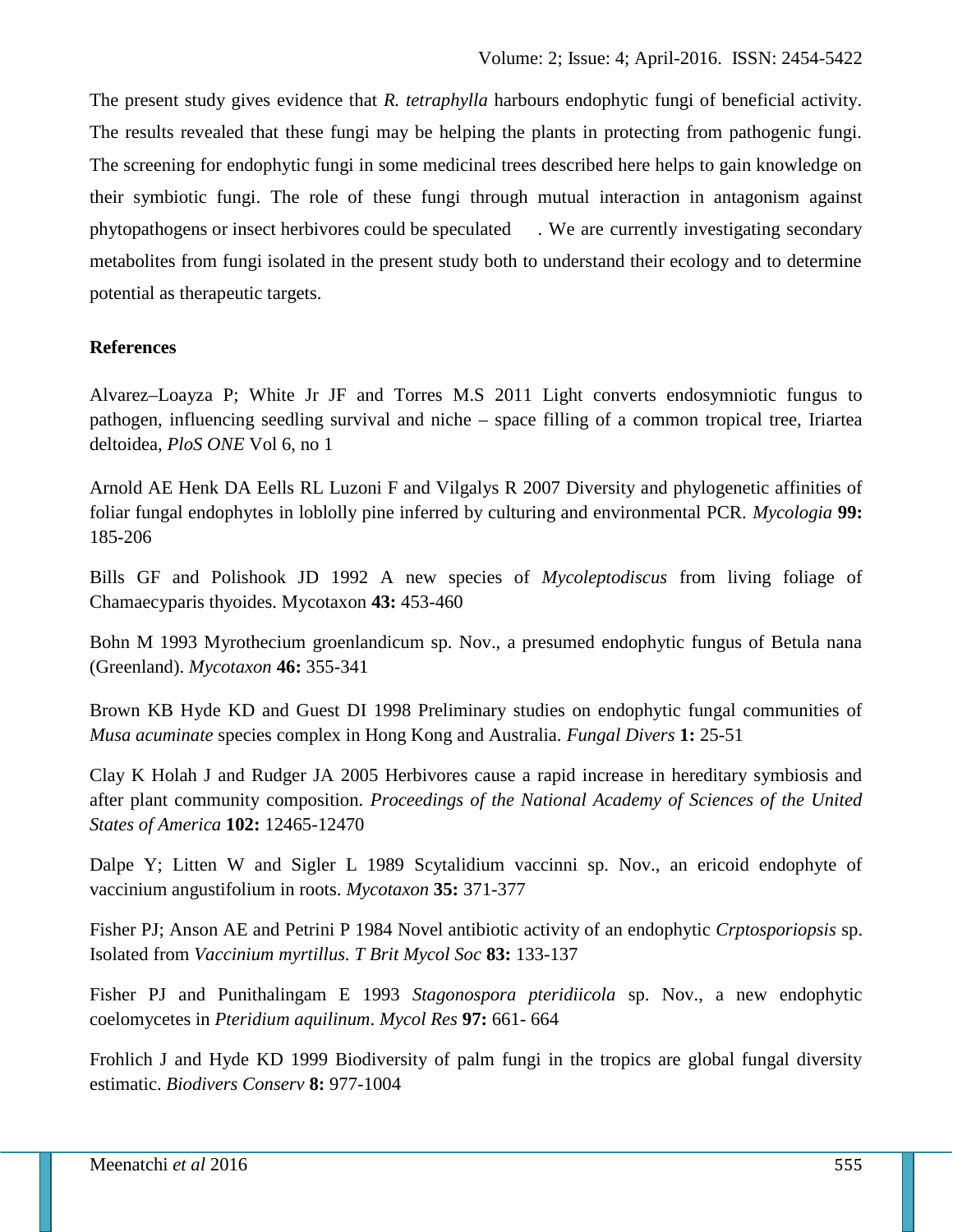Hata F and Futai K 1995 Endophytic fungi associated with health pine needles and needles infested by Pine needle gall midge *Thecodiplosis jaaponensis. Can J Bot* **73:** 384-390

Huang WY; Cai YZ; Hyde KD; Croke H and Sun M 2008 Biodiversity of endophytic fungi associated with 29 traditional Chinese medicinal plants. *Fungal Divers* **33:** 61-75

Hyde KD; Cai L; Cannon PF; Crouch JA; Crous PW; Damm U; Goodwin PH; Chen H; Johnston PR; Jones EBG; Liu Mc Kenzie EHC Moriwaski J Noireung P Pennycook SR Pfenneing LH Prihastuti H Sato T Shivas RG Tan YP Taylor PWJ Weir BS Yang YL and Zhang JZ 2009 *Colletotrichum* – names in current use. *Fungal Divers* **39:** 147-182

Jeger MJ and Bailey AJ 1992 *Colletotrichum*: Biology, pathology and control. CAB international, Wallingford, UK

Kumar DSS and Hyde KD (2004) Biodiversity and tissue- recurrence of endophytic fungi in *Tripterygium wilfordii. Fungal Divers* **17:** 69-90

Kumar DSS Lau CS Wan JMF Yang D and Hyde KD 2005 Immunomodulatory compounds from *Pestalotiopsis leuthes* (HKUCC 10197) an endophytic fungus of *Tripterygium wilfordii. Life Sci* **78:** 147-156

Lodge DJ 1997 Factors related to diversity of decomposer fungi in tropical forest. *Biodiv conserve* **6:** 681-688

Lodge DJ Fisher PJ and Sutton BC 1996 Endophytic fungi of *Manilkara bidentata* leaves in Puerto Rico. *Mycologia* **88:** 733-738

Miller JD 1986 Toxic metabolites of epiphytic and endophytic fungi of conifer needles. In:nFokkema, N.J., van den Heuvel, J., (Eds.) microbiology of the phyllosphere. Cambridge University Press, Cambridge, pp. 223-231

Okane I Nakagiri A and Ito T 2001 Assemblages of endophytic fungi on *Bruguiera gymnorrhiza in the* Shiira River ba-sin, Iriomote Is. Institute for fermentation *Res commun Osaka* **20:** 41-49

Petrini O and Carroll GC 1981 Endophytic fungi in foliage of some cupressaceae in Oregon. *Can J Bot* **59:** 629-636

Petrini O and Dreyfuss MM 1981 Endophytische Pilze in epiphytischen *Araceae, Bromeliaceae* and *Orchidaceae*. *Sydowia* **34:** 135-148

Petrini O and Petrini LE 1985 Xylarious fungi as endophytes. *Sydowia* **38:** 216-234

Petrini O 1991 Fungal endophytes of tree leaves, In J.A. Andrews, S.S. Hirano (Eds) Microbial Ecology of leaves. Spriner –Verlag, New York. 179-197

Petrini O Fisher PJ and Petrini LE 1992 Fungal endophytes of bracken (*Pteridium aqui-linum)* with some reflections on their use in biological control. *Sydowia* **44:** 282-293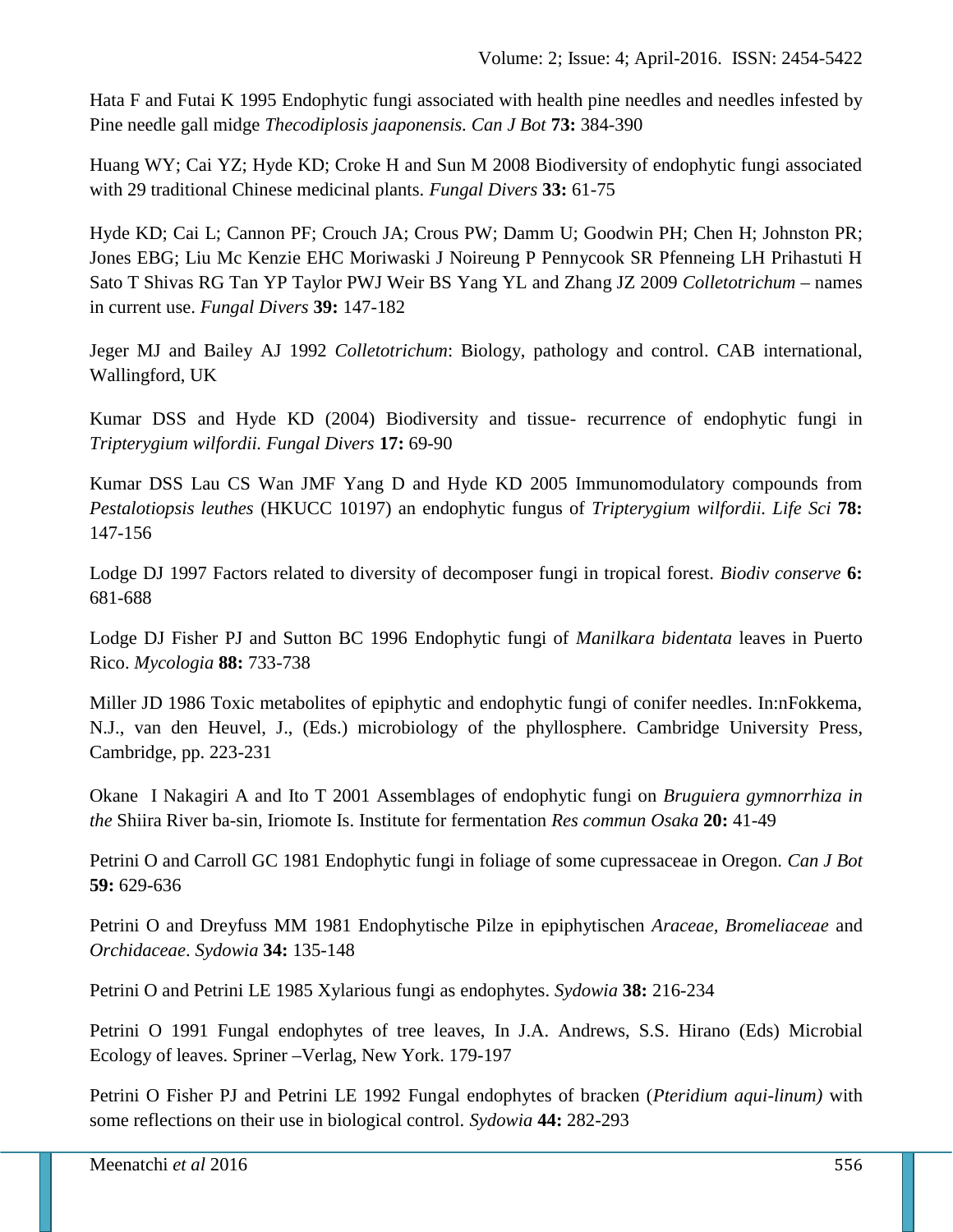Photita W; Lumyong S; Lumyong P and Hyde KD 2001 Endophytic fungi of wild banana (*Musa acuminate*) at Doi Suthep Pui National Park, Thailand. *Mycol Res* **105:** 1508-1513

Ptroot A 2001 Uchenized and saprobic fungal biodiversity of a single *Elaeocarpus* tree in Papua New Guinea, with the report of 200 species of ascomycetes associated with one tree. *Fungal Divers* **6:** 1-11

Rajagobal K; Kalavthy S; Kokila S; Kathiravan G; Prasad R and Balasubramanian P 2010 Diversity of fungal endophytes in few medicinal herbs of South India. *Asian journal of Experimental Biology* **1**(2): 415-418

Rodrigues KF and Samuels GJ 1990 Preliminary study of endophytic fungi in a tropical palm. *Mycol Res* **94:** 827-830

Rodrigues KF and Samuels GJ 1999 Fungal endophytes of *Spondias mombin* leaves in Brazil. *J Basic Microbial* **39:** 131-135

Sherwood-Pike M; Stone JK and Carroll GC 1985 Rhabdocline parkeri, a ubiquitous foliar endophyte of Dough grass. *Canadian J. Botany* **64:** 1849-1855

Shivas RG and Hyde KD 1997 Biodiversity of plant pathogenic fungi in the tropics in Biodiversity of Tropical Microfungi (ed. Hyde,K.D.) 47-56 (Hong Kong University Press, Hong Kong, SAR, China)

Spurr HW and Welty RE 1975 Characterization of endophytic fungi in healthy leaves of *Nicotiana* spp. *Phytopathology* **65:** 417-422

Strobel G; Daisy B and Castillo U 2004 Natural products from endophytic microorganisms. *J Nat prod* **67:** 257-268

Tejesvi MV; Kini KR; Prakash HS; Subbiah V and Shetty HS 2007 Genetic diversity and antifungal activity of species of *Pestalotiopsis* isolated as endophytes from medicinal plants. *Fungal Divers* **24:** 37-54

Than PP; Prihastuti H; Phoulivong S; Taylor PWJ and Hyde KD 2008 Chilli anthracnose disease caused by *Colletotrichum* species. *J Zhejiang Univ Sci Biol* **9:** 764-778

Warcup JH 1991 The Rhizoctonia endophytes of Rhizanthella (Orchidaceae). *Mycological Res.* **95:** 656-659

Weber RSW; Kappe R; Paululat T; Mosker E and Anke H 2007 Anti-*Candida* metabolites from endophytic fungi. *Phytochemistry* **68:** 886-892

Wiyakrutta S; Sriubolmas N; Panphut W; Thongon N; Danwisetkanjana Kuangrungsri N and Meevootisom V 2004 Endophytic fungi with anti-microbial, anti-cancer and anti-malarial activities isolated from Thai medicinal plants. *World J MicrobBiot* **20:** 256-272

Wilson D and Carroll GC 1994 Infection studies of Discula quercina an endophyte of Quercus garryana. Mycologia 86: 635-647